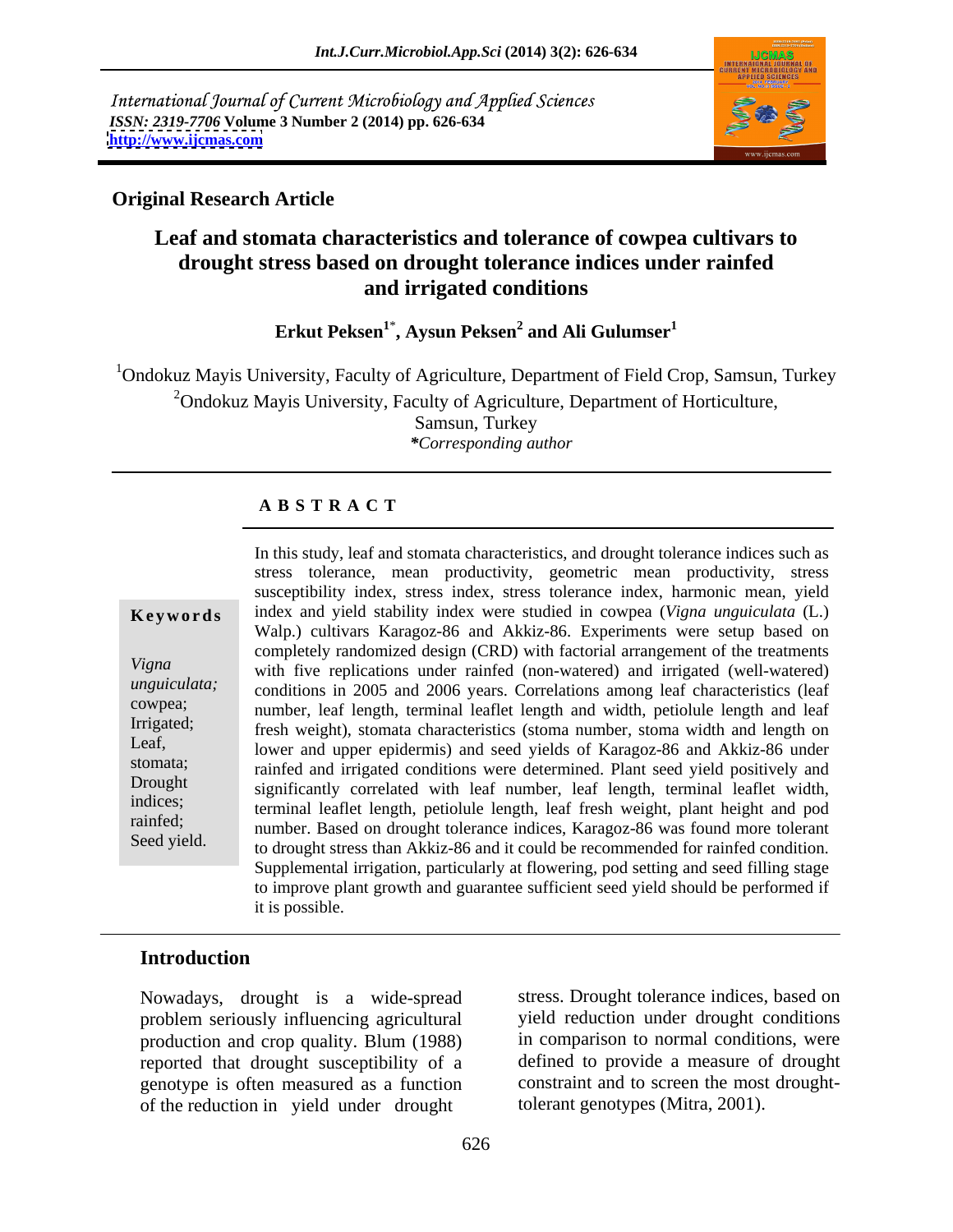Cowpea is usually better adapted to drought, high temperatures and other drying, partially closing before any biotic stresses compared with other crop changes in leaf water potential were plant species because of that it is primarily detected (Bates and Hall, 1981). When grown in drier regions of the world where cowpea plants are subjected to drought in is one of the most drought-resistant food field conditions, their leaves do not usually legumes (Dadson *et al.,* 2005). Cowpeas wilt but tend to orient more vertically, are grown under both irrigated and non-tracking the sun in a manner that irrigated regimes (Davis *et al.*, 1991), but minimizes the interception of solar irrigation increases cowpea yield (Peksen, radiation (Shackel and Hall, 1979). These 2007; Abayomy and Abidoye, 2009). mechanisms contribute to the unique Reductions in plant development and seed ability of cowpeas to survive extreme yield due to water deficit show differences vegetative-stage droughts that kill most depending on plant development stages and some other factors. The most sensitive growth stages of cowpea to water deficit The objectives of this study were to or water stress reported by the different determine relationships among leaf and researchers are just prior to and during stomata characteristics, and seed yield bloom (Davis *et al.*, 1991), seed filling under rainfed and irrigated conditions, to stage (Cordeiro *et al.*, 1998) and vegetative stage, followed by the cowpea cultivars for drought tolerance flowering and fruiting stages (Carvalho *et*  based on some indices such as stress *al.*, 2000). Developing of cowpea cultivars tolerance, mean productivity, geometric with special focus on irrigated conditions mean productivity, stress susceptibility for different environments (Santos *et al.,* index, stress index, stress tolerance index, 2000) and more tolerant to water deficit or harmonic mean, yield index and yield more efficient in water use (Anyia and stability in<br>Herzog 2004) are necessary

Herzog, 2004) are necessary. <br>Stomatal function is important on the **Materials and Methods** physiology, adaptation and productivity of plants. The number and distribution of the stomata in unit leaf area have an important role in these processes by adjusting  $CO<sub>2</sub>$ , role in these processes by adjusting  $CO_2$ ,<br> $O_2$  and moisture exchange between the Field trials were carried out at the leaves and the atmosphere (Brownlee, 2001). There are large variation in the number and structure of the stomata in per unit among plant species, cultivars and above sea<br>leaves with different architecture 2006 years. leaves with different architecture.

plants in exhibiting very small changes in leaf water potential when subjected to drought and very little osmotic adjustment (Shackel and Hall, 1983). Cowpeas also

have stomata that are very sensitive to soil other crop plants (Hall, 2012).

evaluate Karagoz-86 and Akkiz-86 stability index under rainfed and irrigated condition.

# **Materials and Methods**

### **Experimental site description, experimental design and planting**

Field trials were carried out at the experiment field of Faculty of Agriculture, Ondokuz Mayis University of Samsun (41.3°N longitude, 36.3°E altitude, 150 m above sea level), Turkey during 2005-

Cowpeas are fairly unique among crop The experiments were laid out as a 2006 years. The experiments were laid out as <sup>a</sup> completely randomized design (CRD) in a factorial arrangement with 5 replications. Factors that investigated in the study were two cowpea cultivars (Akkiz-86 and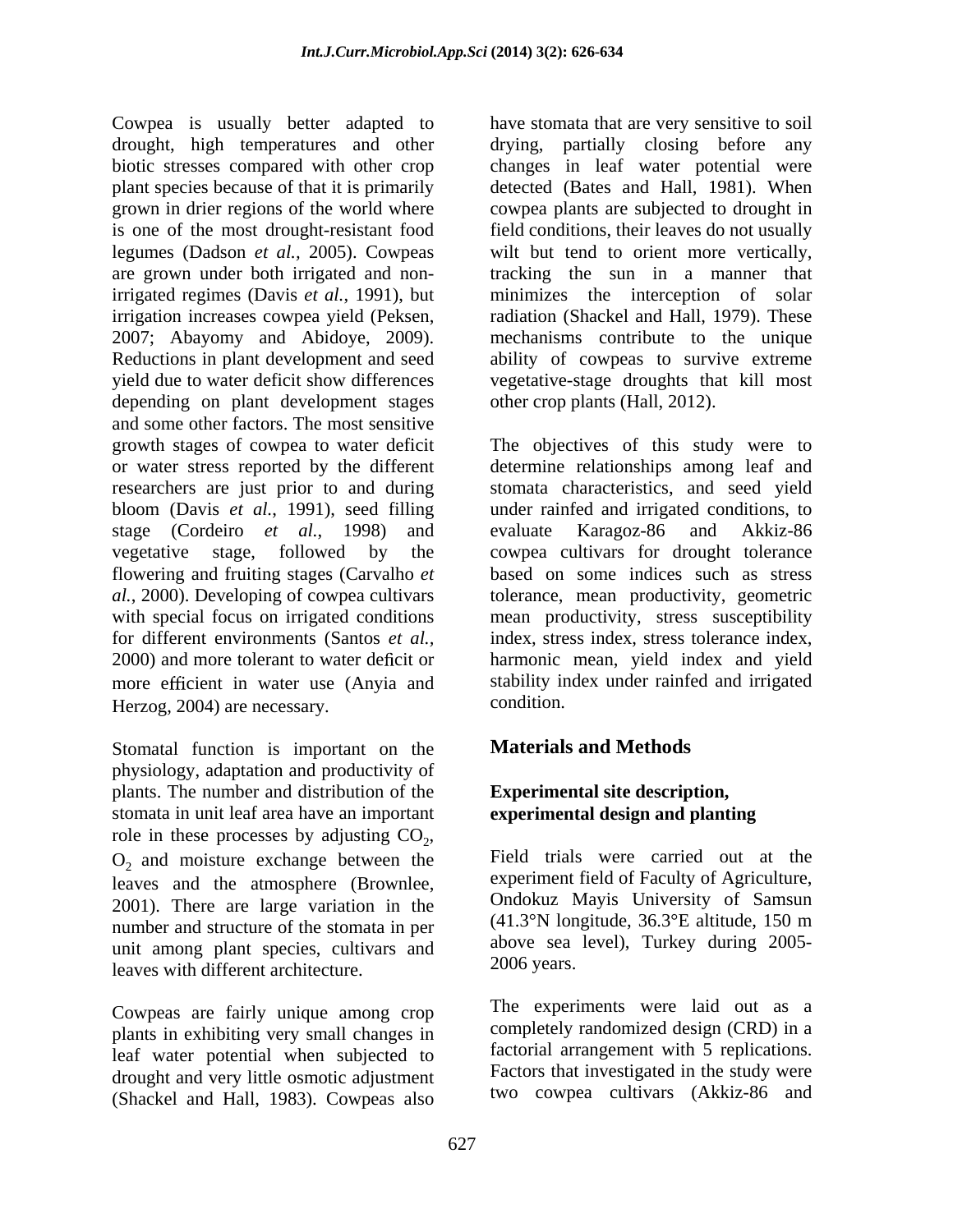Karagoz-86) and two irrigation treatments consisted of a full irrigation (well-watered at 100% field capacity, FC) and no the length and width in micrometers ( $\mu$ m) irrigation (rainfed). In well watered between the junctions of the guard cells at treatment, plants were watered at 100% FC during early vegetative growth stage, opening. just prior to flowering, at flowering and

Seed sowing was performed by hand on microscope at  $10x40$  magnification. May 16, 2005 and May 24, 2006, Stomata counts were done in randomly

soil were very similar for both study year. Three stomata from three different fields Soil was low in lime and phosphorus, rich in potassium and high in organic matter Terminal leaflet width was measured from

During the field experiments, average air 20.6°C for 2005 and 2006 years, 229.2 mm for the same periods. Monthly total rainfall noted for the study years were evidently different from that of the longterm period, while average air temperature values were very similar (Figures 1 and 2).

Leaf fresh weight, number of leaves, (GMP), Stress Susceptibility Index (SSI), terminal leaflet length and width, the Stress Index (SI), Stress Tolerance Index number of stomata, stomata length and (STI), Harmonic Mean (HAM), Yield width were on both lower and upper Index (YI) and Yield Stability Index (YSI) epidermis were determined. Slides from were estimated for each cowpea cultivars the clear nail polish impression on both based on seed yield under stress and non lower and upper epidermis of the leaflets were prepared to determine stomata

samples taken from the sixth/seventh nodes of the main stem at the full

flowering stage between the hours of 9:00 and 10:00 am. Stomata size was defined as the length and width in micrometers  $(\mu m)$ each end of the stoma, including the opening.

seed filling stage to avoid plants from The sizes of five randomly chosen stomata drought stress. from a view field were determined under respectively. Spacing between and within selected five plants in three different fields the rows were 0.6 and 0.1 cm, from either side of the mid-rib of the respectively. The leaflets. microscope (Nikon, YS2-H) under microscope at 10x40 magnification. Stomata counts were done in randomly leaflets.

Physical and chemical properties of the Stoma length and width was measured in and heavy clay in texture. tip to tip at the widest part of the lamina temperatures were determined as 20.4 and along the lamina midrib. Leaf characters respectively. Total rainfall was 338.2 and flowering stage. Correlations among leaf three stomata from three different fields for five plants with ocular micrometer. Terminal leaflet width was measured from and leaf length was measured from lamina tip to the point of petiole intersection and plant height were noted at the characteristics, stomata size and number, and seed yield were determined.

### **Drought tolerance indices**

**Leaf and stomata measurements** Tolerance (TOL), Mean Productivity Drought tolerance indices such as Stress (MP), Geometric Mean Productivity stress environment.

number and size. Drought tolerance indices based on seed Stomata characters measured at leaf conditions were calculated as in the yield obtained from rainfed and irrigated following.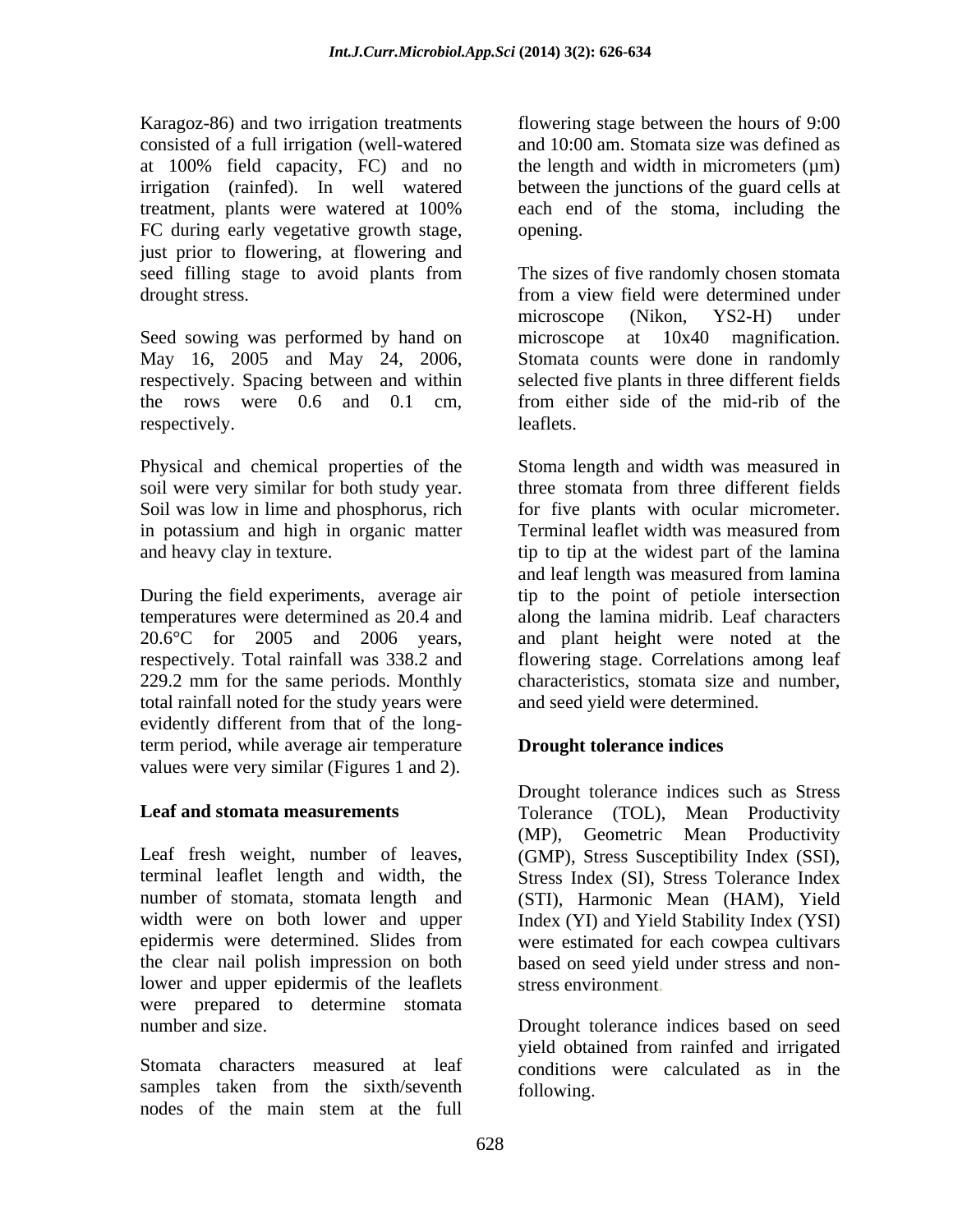| <b>Stress</b>        | $TOL = Yp - Ys$ (Rosielle and                                          | epidermis (LSL) among study years and                                           |
|----------------------|------------------------------------------------------------------------|---------------------------------------------------------------------------------|
| Tolerance            | Hamblin, 1981)<br>$MP = (Yp + Ys) / 2$ (Rosielle                       | cultivars, respectively. Years, irrigation                                      |
| Mean<br>Productivity | and Hamblin, 1981)                                                     | treatments and cowpea cultivars did not                                         |
| Geometric            | GMP = $(Yp * Ys)$ <sup>1/2</sup>                                       | show any differences regarding the rest of                                      |
| Mean                 | (Fernandez, 1992)                                                      | stomata characteristics determined in both                                      |
| Productivity         |                                                                        | lower and upper surface of the leaves                                           |
| <b>Stress</b>        | $SSI = [(1 - (Ys / Yp))]$ (Fischer                                     | $(Table 1)$ .                                                                   |
| Susceptibility       | and Maurer, 1978)                                                      |                                                                                 |
| Index                | $SI = 1 - (\tilde{Y}_S / \tilde{Y}_P)$ (Fischer and                    | The effect of year on all determined leaf                                       |
| Stress Index         | Maurer, 1978)                                                          | characters were statistically significant,                                      |
| <b>Stress</b>        | STI = $(Yp * Ys) / (\tilde{Y}p)^{-2}$                                  | except for pod number per plant (PN)                                            |
|                      | Tolerance Index (Fernandez, 1992)                                      | (Table 2). PN and seed yield (SY)                                               |
|                      |                                                                        |                                                                                 |
|                      | Harmonic Mean $HAM = [2 * (Yp * Ys)] / (yp +$                          | obtained in irrigated condition (7.20 pods                                      |
|                      | Ys) (Kristin et al., 1997)                                             | plant <sup>-1</sup> and $6.36$ g plant <sup>-1</sup> ) were                     |
| Yield Index          | $\text{YI} = \text{Ys} / \tilde{\text{Ys}}$ (Lin <i>et al.</i> , 1986) | significantly higher than in rainfed                                            |
|                      | Yield Stability $YSI = Ys / Yp$ (Bouslama and                          | conditions $(7.20 \text{ pools plant}^{-1} \text{ and } 3.55 \text{ g}$         |
| Index                | Schapaugh, 1984)                                                       | plant <sup>-1</sup> ). Water has play a vital role in plant                     |
|                      |                                                                        | dovelopment and aren<br>$\sim$ $\sim$ $\sim$ $\sim$ $\sim$ $\sim$ $\sim$ $\sim$ |

under non-stress and stress conditions,

 $\tilde{Y}p$  and  $\tilde{Y}s$ : Mean seed yield of all genotypes under non-stress and stress

Data from two years experiments were subjected to analysis of variance Cowpea cultivars were differed for TLW (ANOVA) and means were separated by least square difference (LSD) test at the 0.05 probability level using Statistical  $(Table 2)$ . Package for the Social Sciences (SPSS)

and Akkiz-86 growth under irrigated and correlated with LSW, LSL, USN, USW rainfed conditions in 2005 and 2006, are presented in Table 1.

Significant differences were found for stomata number on upper epidermis (USN) and stomata length on lower

Maurer, 1978) characters were statistically significant,  $Y_s$ ) (Kristin *et al.*, 1997)  $\mu$  plant<sup>-1</sup> and 6.36 g plant<sup>-1</sup>) were  $\text{Schapaugh}, 1984)$  Plant<sup>-1</sup>). Water has play a vital role in plant Yp and Ys: Seed yield of each genotype<br>
Yp and Ys: Seed yield of each genotype<br>  $\frac{1}{2}$  and  $\frac{1}{2}$  and  $\frac{1}{2}$  and  $\frac{1}{2}$  and  $\frac{1}{2}$ respectively. Initial in the case of permanent or conditions, respectively Shao *et al.,* 2009). It has been **Statistical analysis**<br>
increased when irrigation applied (Peksen, obtained in irrigated condition (7.20 pods ) were conditions  $(7.20 \text{ pools plant}^{-1}$  and 3.55 g and 3.55 g growth, development and crop productivity. Plant growth and yield performance of the cultivated plants are temporary water deficit. Limiting affect of water deficit more than any other environmental factors (Lobato *et al.,* 2008; demonstrated that cowpea seed yield 2007; Pejic *et al.,* 2013).

> Cowpea cultivars were differed for TLW and SY, while cultivars were not different for the rest of the other characteristics (Table 2).

for Windows Version 15. Relationships among plant seed yield and **Results and Discussion** are given in Table 3. Plant seed yield Means and ANOVA results for stomata LN, LL, TLW, TLL, PL, LFW, PH and number and size in cowpea Karagoz-86 PN. LSN positively and significantly stomata number, size, leaf characteristics positively and significantly correlated with correlated with LSW, LSL, USN, USW and USL (Table 3).

> Taghian and Abo-Elwafa (2003) informed that different quantitative criteria have been proposed for selection of genotypes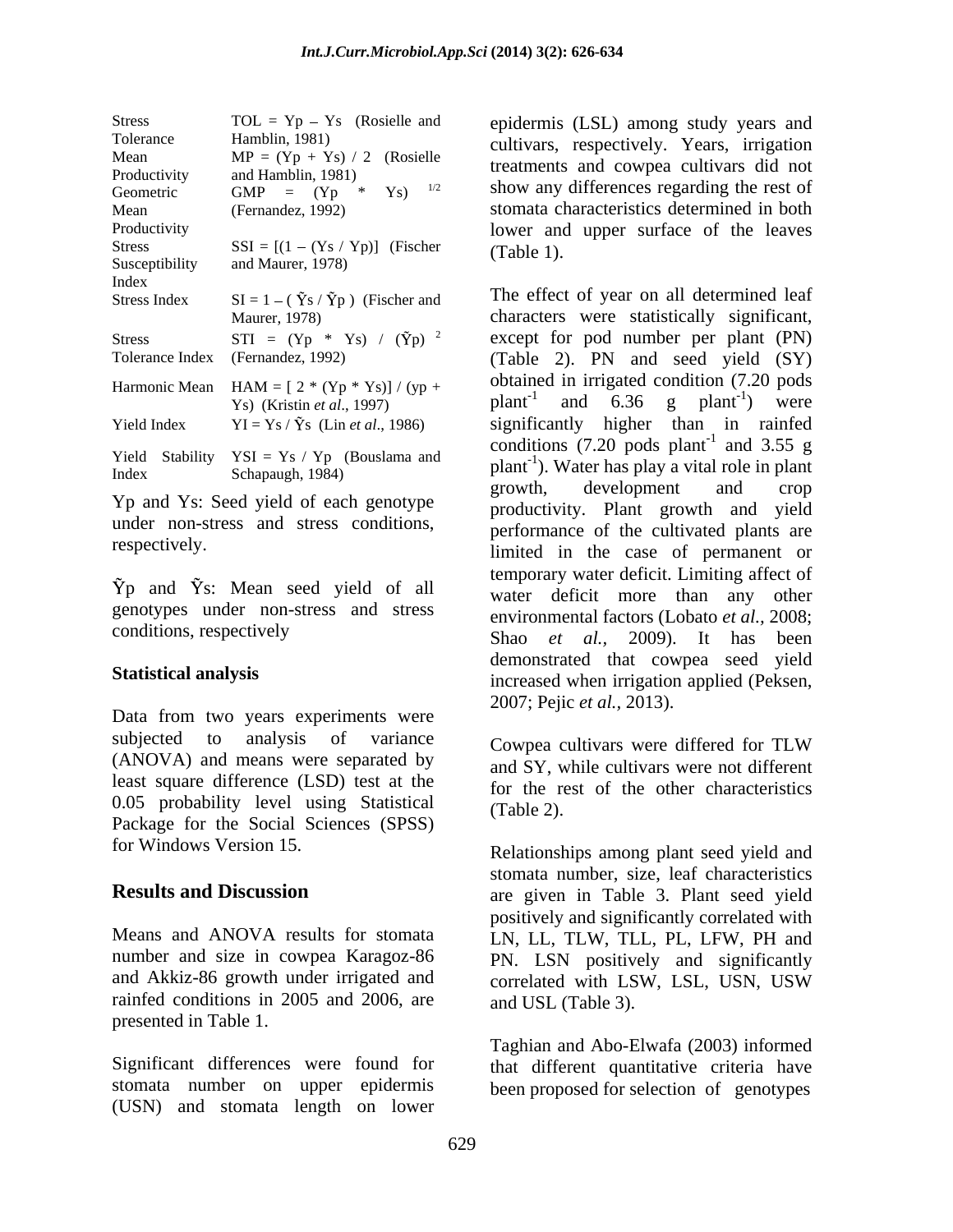|                                              | <b>Treatments</b>    | LSN    | <b>LSW</b> | $\bf LSL$ | <b>USN</b>         | <b>USW</b> | USL   |
|----------------------------------------------|----------------------|--------|------------|-----------|--------------------|------------|-------|
|                                              | 2005                 | 372.81 | 35.19      | 39.97     | 153.33a            | 40.34      | 44.35 |
|                                              | 2006                 | 339.90 | 35.54      | 39.31     | 129.80b            | 40.99      | 44.04 |
|                                              | Irrigated            | 340.83 | 35.50      | 39.44     | 139.58             | 41.07      | 44.90 |
|                                              | Rainfed              | 371.88 | 35.23      | 39.84     | 143.54             | 40.27      | 43.49 |
|                                              |                      |        |            |           |                    |            |       |
|                                              | Karagoz-86           | 364.90 | 34.62      | 38.64b    | 140.94             | 40.11      | 43.80 |
|                                              | Akkiz-86             | 347.81 | 36.10      | 40.64a    | 142.19             | 41.23      | 44.59 |
|                                              |                      |        |            |           |                    |            |       |
|                                              | Degree of<br>freedom |        |            |           | Significance level |            |       |
|                                              |                      |        |            |           |                    |            |       |
|                                              |                      |        |            |           |                    |            |       |
| the control of the control of the control of |                      | ns     | ns         | 11S       | **                 | ns         | ns    |
|                                              |                      | ns     | ns         |           | ns                 |            | ns    |
| Y*IT                                         |                      | ns     | ns         |           | *                  |            | ns    |
|                                              |                      | ns     | ns         | - sk      | ns                 |            | ns    |
|                                              |                      | ns     | ns         |           | **                 |            | ns    |
| $\boxed{\text{IT*C}}$<br>$\overline{Y^*C}$   |                      | ns     | ns         | - 11S     | ns                 |            | ns    |

**Table.1** Means and ANOVA results for stomata number and size in cowpea cvs Karagoz-86 and Akkiz-86 growth under irrigated and rainfed conditions in 2005 and 2006

Y: Year, IT: Irrigation treatment, C: Cultivar, LSN: Stomata number on lower epidermis (stomata mm<sup>-2</sup>), LSW: Stomata width on lower epidermis (µm), LSL: Stomata length on lower epidermis ( $\mu$ m), USN: Stomata number on upper epidermis (stomata mm<sup>-2</sup>), USW:  $-2\sqrt{I}$  IIGW. ), USW: Stomata width on upper epidermis  $(\mu m)$ , USL: Stomata length on upper epidermis  $(\mu m)$ \*: Significant at 0.05 level, \*\*: Significant at 0.01 level, ns: non-significant

conditions or in different levels of compared with Akkiz-86. Although

In the present study, grain yield of cowpea Akkiz-86 in both 2005 and 2006, Karagoz cultivars under well watered and rainfed 86 gave higher seed yield than Akkiz-86 (stressed) conditions were measured for due to having high seed number per plant calculating of different sensitivity and and high 100-seed weight (Peksen, 2007). tolerance indices. Drought tolerance Similar results were found regarding seed indices for Karagoz-86 and Akkiz-86 growth under irrigated and rainfed

based on their yield performance in stress conditions over two years are shown in and non-stress environments. Genotypes Table 4. Karagoz-86 had higher values for are compared in irrigated and rainfed all drought tolerance indexes, when irrigations based on these indicators. reduction in seed yield of Karagoz-86 compared with Akkiz-86. Although depending on water deficit were more than yield per plant in the present study.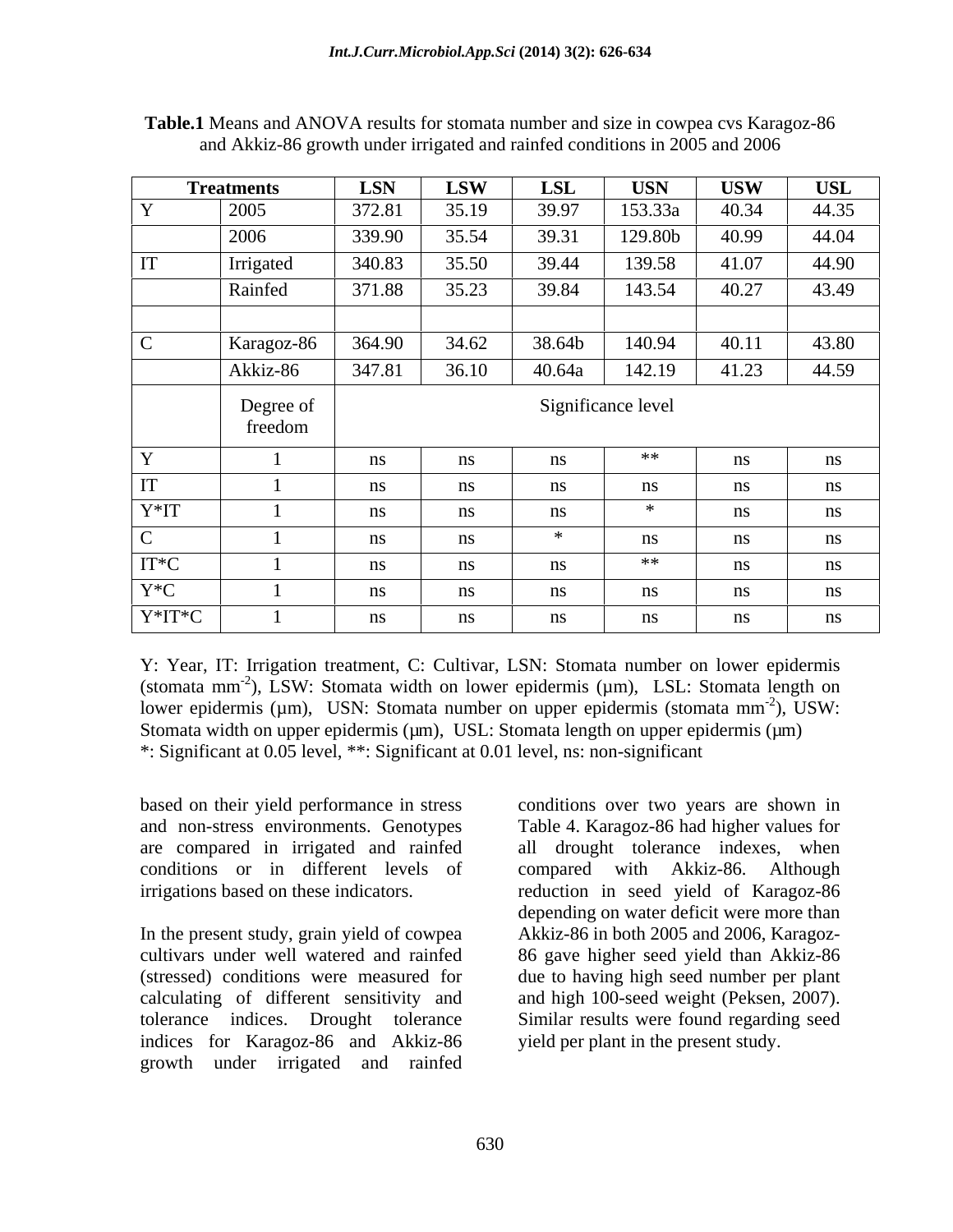| <b>Treatments</b> |                      | LN | $\mathbf{L}\mathbf{L}$ |     | TLW TLL PL LFW PH PN SY                                 |    |    |         |                |
|-------------------|----------------------|----|------------------------|-----|---------------------------------------------------------|----|----|---------|----------------|
|                   | 2005                 |    |                        |     | 7.40b 17.77b 4.93b 7.76b 1.88b 0.70b 38.20b 5.75 3.49b  |    |    |         |                |
|                   | 2006                 |    |                        |     | 10.90a 24.62a 7.16a 9.88a 2.34a 1.28a 71.15a 5.91 6.43a |    |    |         |                |
|                   | Irrigated            |    |                        |     | 9.35 21.98 6.15 8.77 2.13 1.06 63.25 7.20a 6.36a        |    |    |         |                |
|                   | Rainfed              |    |                        |     | 8.95 20.41 5.94 8.87 2.09 0.92 46.10 4.46b 3.55b        |    |    |         |                |
|                   | Karagoz-             |    |                        |     | 9.50 21.51 6.37a 9.05 2.23 1.06 53.90 5.75 6.50a        |    |    |         |                |
|                   | Akkiz-86             |    |                        |     | 8.80 20.88 5.72b 8.59 1.99 0.92 55.45 5.91 3.41b        |    |    |         |                |
|                   | Degree of<br>freedom |    |                        |     | Significance level                                      |    |    |         |                |
|                   |                      | ** | **                     | **  | **<br>**                                                | ** | ** |         |                |
|                   |                      | ns |                        | ns  |                                                         |    | ns | ่ ⊁ะ    |                |
| $V*IT$            |                      | ns | **                     |     | — ≯k                                                    |    | nc | $n_{S}$ |                |
|                   |                      | ns |                        | * * |                                                         |    |    | ns      |                |
|                   |                      |    |                        |     |                                                         |    | ns |         |                |
| IT*C              |                      | ns |                        | ns. | ns.                                                     |    | ns | ns      | ns             |
| $Y^*C$            |                      | ns |                        |     |                                                         |    | ns | ns      | n <sub>S</sub> |

**Table.2** Means and ANOVA results for leaf characteristics in cowpea cvs. Karagoz-86 and Akkiz-86 growth under irrigated and rainfed conditions in 2005 and 2006

Y: Year, IT: Irrigation treatment, C: Cultivar, LN: Leaf number (leaf plant <sup>-1</sup>), LL: Leaf ), LL: Leaf length (cm), TLW: Terminal leaflet width (cm), TLL: Terminal leaflet length (cm), PL: petiolule length (cm), LFW: Leaf fresh weight (g), PH: Plant height (cm), PN: Pod number (pods plant<sup>-1</sup>), SY: Seed yield (g plant<sup>-1</sup>)  $(x, SY)$ : Seed yield (g plant<sup>-1</sup>) ) and the contract of  $\mathcal{L}$ 

\*: Significant at 0.05 level, \*\*: Significant at 0.01 level, ns: non-significant

to drought stress than Akkiz-86. The effect water deficit. Karagoz-86 can be of drought stress on the yield of cowpea depends on genotype, intensity and duration of stress and the growth stage

Irrigation at the critical growth stages including flowering, pod setting and seed filling can be compensate seed yield losses on a large scale.Therefore, irrigation

Determined drought tolerance indexes should be performed at least during these showed that Karagoz-86 was more tolerant stages to decrease seed yield losses due to exposed to water stress. stress than Akkiz-86. Comprehensive water deficit. Karagoz-86 can be recommended for dry seed production whereas water limited or under rainfed conditions as it is more tolerant to water studies including new cowpea cultivars/lines should be carried out to obtain more information on behavior of the cowpea cultivars.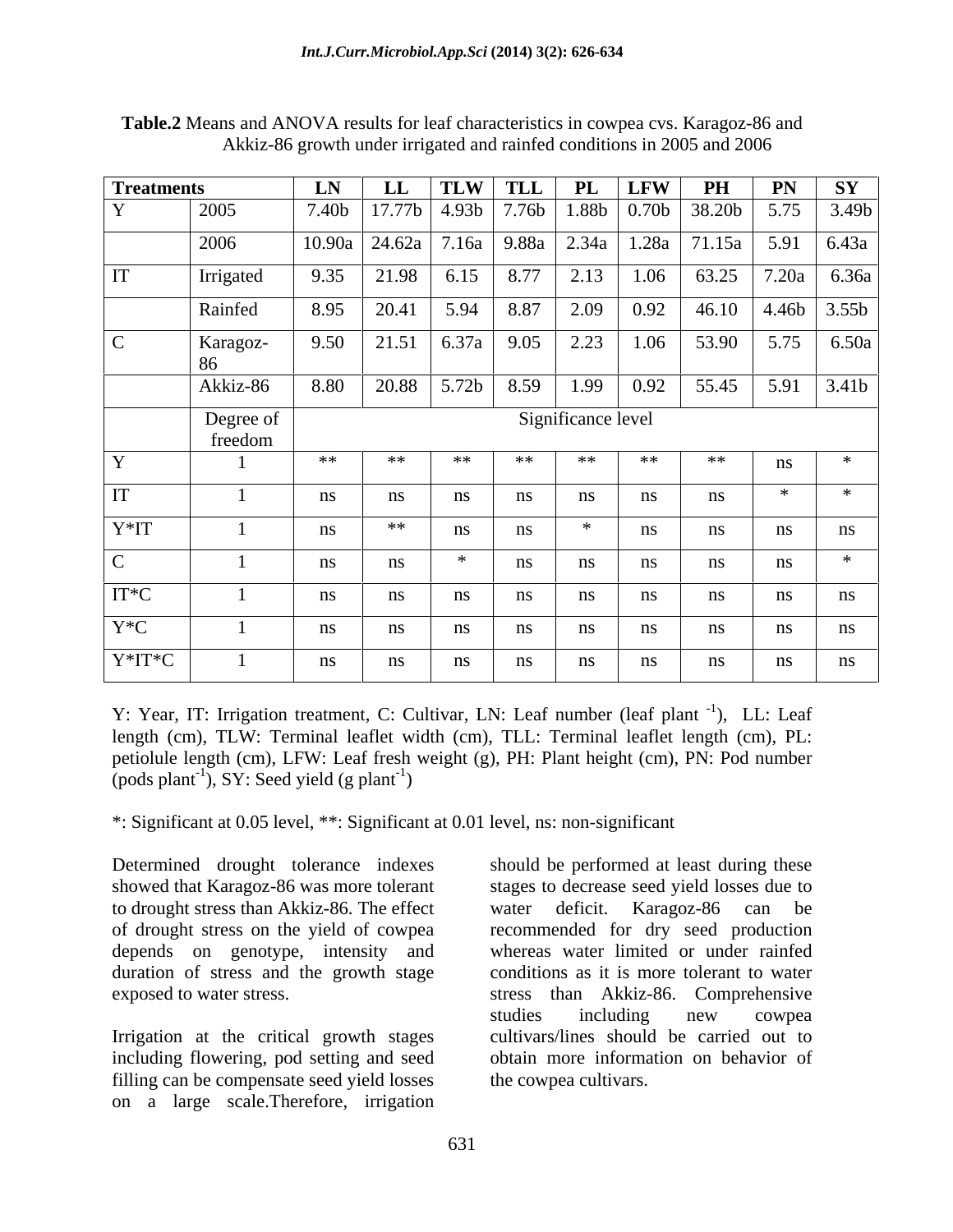| <b>PN</b> SY<br>LSW LSL<br>$\vert$ TLW $\vert$ TLL $\vert$ PL<br>$LFW$ PH<br>$\vert$ USN<br>$\overline{\phantom{a}}$ USW<br>$\vert$ USL<br> LN LL<br>$\boxed{0.228}$<br>0.825<br>$\frac{1}{632^{**}}$<br>$-0.071$<br>$\vert$ -0.232 $\vert$ -0.239 $\vert$ 0.064 $\vert$ -0.229 $\vert$ -0.252 $\vert$ -0.203 $\vert$ -0.159 $\vert$ -0.184 $\vert$ -0.040 $\vert$ 0.105 $\vert$ 0.006<br>$796^{**}$ 0.017 0.126 -0.113 -0.057 0.061 -0.019 -0.126 0.222 -0.049<br>$.784***$<br>$.787***$<br> .819<br>$-453^{**}$ $0.340^{*}$ $.418^{**}$<br>$\overline{.831}^{**}$<br>$1.916^{**}$<br>$-668$ $.940$ $^{**}$<br>$\begin{array}{ c c c c c c c c } \hline .634 & 0.201 & .527 \hline \end{array}$<br>$\sqrt{699}^{**}$<br>$-915$<br>$-488$ $+ 0.192$ $0.400$ $+ 0.400$<br>$\begin{array}{ c c c c c c }\hline .638^{**} & 0.312^{*} & 0.230 & .409^{**} \ \hline - & .646^{**} & .403^{**} & .587^{**} \ \hline \end{array}$<br>$0.395^*$ .668 <sup>**</sup><br>$\overline{\phantom{a}}$ |  |  |  |  |  |  |  |                     |
|-----------------------------------------------------------------------------------------------------------------------------------------------------------------------------------------------------------------------------------------------------------------------------------------------------------------------------------------------------------------------------------------------------------------------------------------------------------------------------------------------------------------------------------------------------------------------------------------------------------------------------------------------------------------------------------------------------------------------------------------------------------------------------------------------------------------------------------------------------------------------------------------------------------------------------------------------------------------------------------------|--|--|--|--|--|--|--|---------------------|
| $LSN$ -<br>LL<br>TLW  <br>TLL<br>$\overline{\text{PL}}$<br>PH                                                                                                                                                                                                                                                                                                                                                                                                                                                                                                                                                                                                                                                                                                                                                                                                                                                                                                                           |  |  |  |  |  |  |  |                     |
| $LSW$  -<br>$LSL$ -<br>USN  <br>USW  <br>$USL$  <br>$LN \cdot$ .<br>LFW  <br>$PN$ -                                                                                                                                                                                                                                                                                                                                                                                                                                                                                                                                                                                                                                                                                                                                                                                                                                                                                                     |  |  |  |  |  |  |  |                     |
|                                                                                                                                                                                                                                                                                                                                                                                                                                                                                                                                                                                                                                                                                                                                                                                                                                                                                                                                                                                         |  |  |  |  |  |  |  |                     |
|                                                                                                                                                                                                                                                                                                                                                                                                                                                                                                                                                                                                                                                                                                                                                                                                                                                                                                                                                                                         |  |  |  |  |  |  |  |                     |
|                                                                                                                                                                                                                                                                                                                                                                                                                                                                                                                                                                                                                                                                                                                                                                                                                                                                                                                                                                                         |  |  |  |  |  |  |  |                     |
|                                                                                                                                                                                                                                                                                                                                                                                                                                                                                                                                                                                                                                                                                                                                                                                                                                                                                                                                                                                         |  |  |  |  |  |  |  |                     |
|                                                                                                                                                                                                                                                                                                                                                                                                                                                                                                                                                                                                                                                                                                                                                                                                                                                                                                                                                                                         |  |  |  |  |  |  |  |                     |
|                                                                                                                                                                                                                                                                                                                                                                                                                                                                                                                                                                                                                                                                                                                                                                                                                                                                                                                                                                                         |  |  |  |  |  |  |  |                     |
|                                                                                                                                                                                                                                                                                                                                                                                                                                                                                                                                                                                                                                                                                                                                                                                                                                                                                                                                                                                         |  |  |  |  |  |  |  |                     |
|                                                                                                                                                                                                                                                                                                                                                                                                                                                                                                                                                                                                                                                                                                                                                                                                                                                                                                                                                                                         |  |  |  |  |  |  |  |                     |
|                                                                                                                                                                                                                                                                                                                                                                                                                                                                                                                                                                                                                                                                                                                                                                                                                                                                                                                                                                                         |  |  |  |  |  |  |  |                     |
|                                                                                                                                                                                                                                                                                                                                                                                                                                                                                                                                                                                                                                                                                                                                                                                                                                                                                                                                                                                         |  |  |  |  |  |  |  |                     |
|                                                                                                                                                                                                                                                                                                                                                                                                                                                                                                                                                                                                                                                                                                                                                                                                                                                                                                                                                                                         |  |  |  |  |  |  |  |                     |
|                                                                                                                                                                                                                                                                                                                                                                                                                                                                                                                                                                                                                                                                                                                                                                                                                                                                                                                                                                                         |  |  |  |  |  |  |  |                     |
|                                                                                                                                                                                                                                                                                                                                                                                                                                                                                                                                                                                                                                                                                                                                                                                                                                                                                                                                                                                         |  |  |  |  |  |  |  |                     |
|                                                                                                                                                                                                                                                                                                                                                                                                                                                                                                                                                                                                                                                                                                                                                                                                                                                                                                                                                                                         |  |  |  |  |  |  |  |                     |
|                                                                                                                                                                                                                                                                                                                                                                                                                                                                                                                                                                                                                                                                                                                                                                                                                                                                                                                                                                                         |  |  |  |  |  |  |  |                     |
|                                                                                                                                                                                                                                                                                                                                                                                                                                                                                                                                                                                                                                                                                                                                                                                                                                                                                                                                                                                         |  |  |  |  |  |  |  |                     |
|                                                                                                                                                                                                                                                                                                                                                                                                                                                                                                                                                                                                                                                                                                                                                                                                                                                                                                                                                                                         |  |  |  |  |  |  |  |                     |
|                                                                                                                                                                                                                                                                                                                                                                                                                                                                                                                                                                                                                                                                                                                                                                                                                                                                                                                                                                                         |  |  |  |  |  |  |  |                     |
|                                                                                                                                                                                                                                                                                                                                                                                                                                                                                                                                                                                                                                                                                                                                                                                                                                                                                                                                                                                         |  |  |  |  |  |  |  |                     |
|                                                                                                                                                                                                                                                                                                                                                                                                                                                                                                                                                                                                                                                                                                                                                                                                                                                                                                                                                                                         |  |  |  |  |  |  |  |                     |
|                                                                                                                                                                                                                                                                                                                                                                                                                                                                                                                                                                                                                                                                                                                                                                                                                                                                                                                                                                                         |  |  |  |  |  |  |  |                     |
|                                                                                                                                                                                                                                                                                                                                                                                                                                                                                                                                                                                                                                                                                                                                                                                                                                                                                                                                                                                         |  |  |  |  |  |  |  |                     |
|                                                                                                                                                                                                                                                                                                                                                                                                                                                                                                                                                                                                                                                                                                                                                                                                                                                                                                                                                                                         |  |  |  |  |  |  |  |                     |
|                                                                                                                                                                                                                                                                                                                                                                                                                                                                                                                                                                                                                                                                                                                                                                                                                                                                                                                                                                                         |  |  |  |  |  |  |  |                     |
|                                                                                                                                                                                                                                                                                                                                                                                                                                                                                                                                                                                                                                                                                                                                                                                                                                                                                                                                                                                         |  |  |  |  |  |  |  |                     |
|                                                                                                                                                                                                                                                                                                                                                                                                                                                                                                                                                                                                                                                                                                                                                                                                                                                                                                                                                                                         |  |  |  |  |  |  |  |                     |
|                                                                                                                                                                                                                                                                                                                                                                                                                                                                                                                                                                                                                                                                                                                                                                                                                                                                                                                                                                                         |  |  |  |  |  |  |  | $.681$ <sup>*</sup> |

**Table.3** Correlations among stomata number, size, leaf characteristics and seed yield of cowpea cvs. Karagoz-86 and Akkiz-86 growth under irrigated and rainfed conditions over two years

LSN: Stomata number on lower epidermis (stomata mm<sup>-2</sup>), LSW: Stomata width on lower epidermis (µm), LSL: Stomata length on lower epidermis (µm), USN: Stomata number on upper epidermis (stomata mm<sup>-2</sup>), USW: Stomata width on upper epidermis (µm), USL: Stomata length on upper epidermis (µm), LN: Leaf number (leaf plant<sup>-1</sup>), LL: Leaf length (cm), TLW: Terminal leaflet width (cm), TLL: Terminal leaflet length (cm), PL: petiolule length (cm), LFW: Leaf fresh weight (g), PH: Plant height (cm), PN:Pod number (pods plant<sup>-1</sup>), SY: Seed yield (g plant<sup>-1</sup>) ), SY: Seed yield  $(g \text{ plant}^{-1})$ ) and the contract of  $\overline{\phantom{a}}$ 

\*: Significant at 0.05 level, \*\*: Significant at 0.01 level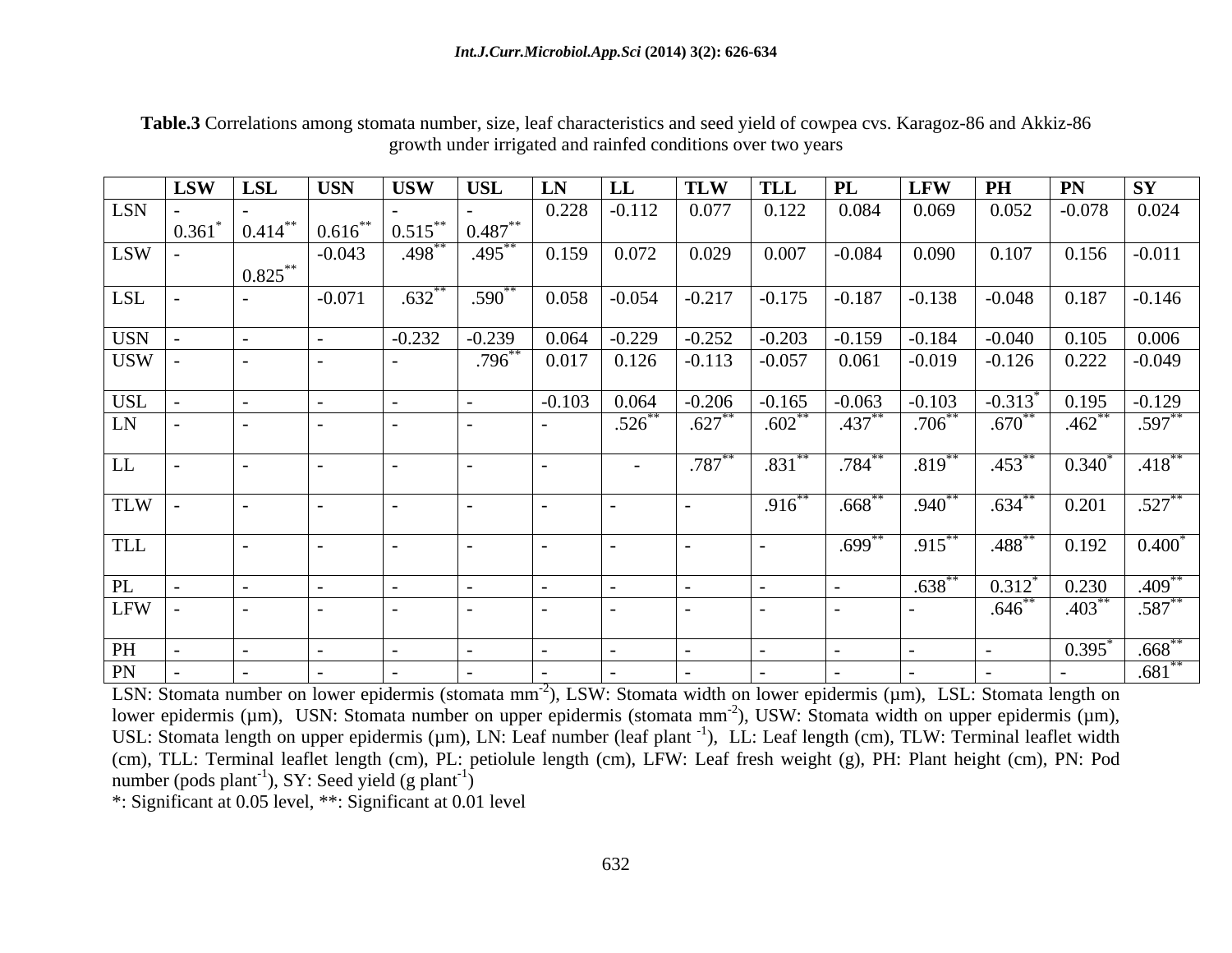**Table.4** Drought tolerance indices over two years in cowpea cvs. Karagoz-86 and Akkiz-86 growth under irrigated and rainfed conditions

MISY and MRSY: Mean seed yield under irrigated and rainfed conditions, respectively. TOL: Stress Tolerance, MP: Mean Productivity, GMP: Geometric Mean Productivity, SSI: Stress Susceptibility Index, STI: Stress Tolerance Index, HAM: Harmonic Mean, YI: Yield Index, YSI: Yield Stability Index

- Abayomy Y.A., and Abidoye, T.O. 2009. Evaluation of cowpea genotypes for Engenhar<br>soil moisture stress tolerance under 153-157. soil moisture stress tolerance under screen house conditions. Afr. J. Plant
- Anyia A.O., and Herzog H. 2004. Water use efficiency, leaf area and leaf gas exchange of cowpeas under mid season drought. Eur. J. Agron. 20: 327-437. Crop Sci. 191: 210-217.
- Bates L.M., and Hall, A.E. 1981. Stomatal closure with soil water depletion not water status. Oecologia 50: 62-65.
- Blum A. 1988. Plant Breeding for Stress environments. CRC Press Florida 212.
- Brownlee C. 2001. The long and short of stomatal density signals. Trends in
- Stress tolerance in soybean. Part I: techniques for heat and drought tolerance. Crop Sci. 24: 933-937.
- Carvalho J. de A., G.M. Pereira, M.J.B. de Andrade and Roque, M.W. 2000. Effect of water deficit on cowpea (*Vigna unguiculata* (L.) Walp.) yield. Ciencia e Agrotecnologia, 24: 710-
- Cordeiro L.G., F.M.L. Bezerra, J.J.A. dos

**References** Cowpea (Vigna unguiculata (L.) Walp.) crop yield coefficient under water stress. Revista Brasileira de Engenharia Agricola e Ambiental, 2: 153-157.

- Sci. 3(10): 229-237. Joshi, A.L. Allen and Devine, T.E. Dadson R.B., F.M. Hashem, I. Javaid, J. 2005. Effect of water stress on the yield of cowpea (*Vigna unguiculata* L. Walp.) genotypes in the Delmarva Region of the United States. J. Agron.
- associated with changes in bulk leaf D.H. 1991. Cowpea: Alternative Field<br>water status Oecologia 50: 62-65 Crops Crops Manual. Davis D.W., E.A. Oelke, E.S. Oplinger, J.D. Doll, C.V. Hanson and Putnam, D.H. 1991. Cowpea: Alternative Field Crops Manual. <http://www.hort.purdue.edu/newcrop/> afcm/cowpea.html
- Plant Sci. 6: 441-442. Bouslama M., and Schapaugh, T. 1984. Evaluation of three screening crops in temperature and water stress, **EVALUAT MANUAT CONSTRANT CONSTRANT CONSTRANT CONSTRANT CONSTRANT CONSTRANT CONSTRANT CONSTRANT CONSTRANT CONSTRANT CONSTRANT CONSTRANT CONSTRANT CONSTRANT CONSTRANT CONSTRANT CONSTRANT CONSTRANT CONSTRANT CONSTRANT CONSTR** Fernandez G.C.J. 1992. Effective selection criteria for assessing plant stress International Symposium on adaptation of vegetable and other food Taiwan, pp. 257-270.
	- Fischer R.A., and Maurer, R. 1978. Drought resistance in spring wheat cultivars: I. Grain yield responses. Aust. J. Agric. Res. 29: 897-912.
	- 717. Plant Physiology 3: 155. (DOI: Hall A. 2012. Phenotyping cowpeas for adaptation to drought. Frontiers in Plant Physiology 3: 155. (DOI: 10.3389/fphys.2012.00155).
		- Kristin A.S., R.R. Serna, F.I. Perez, B.C.